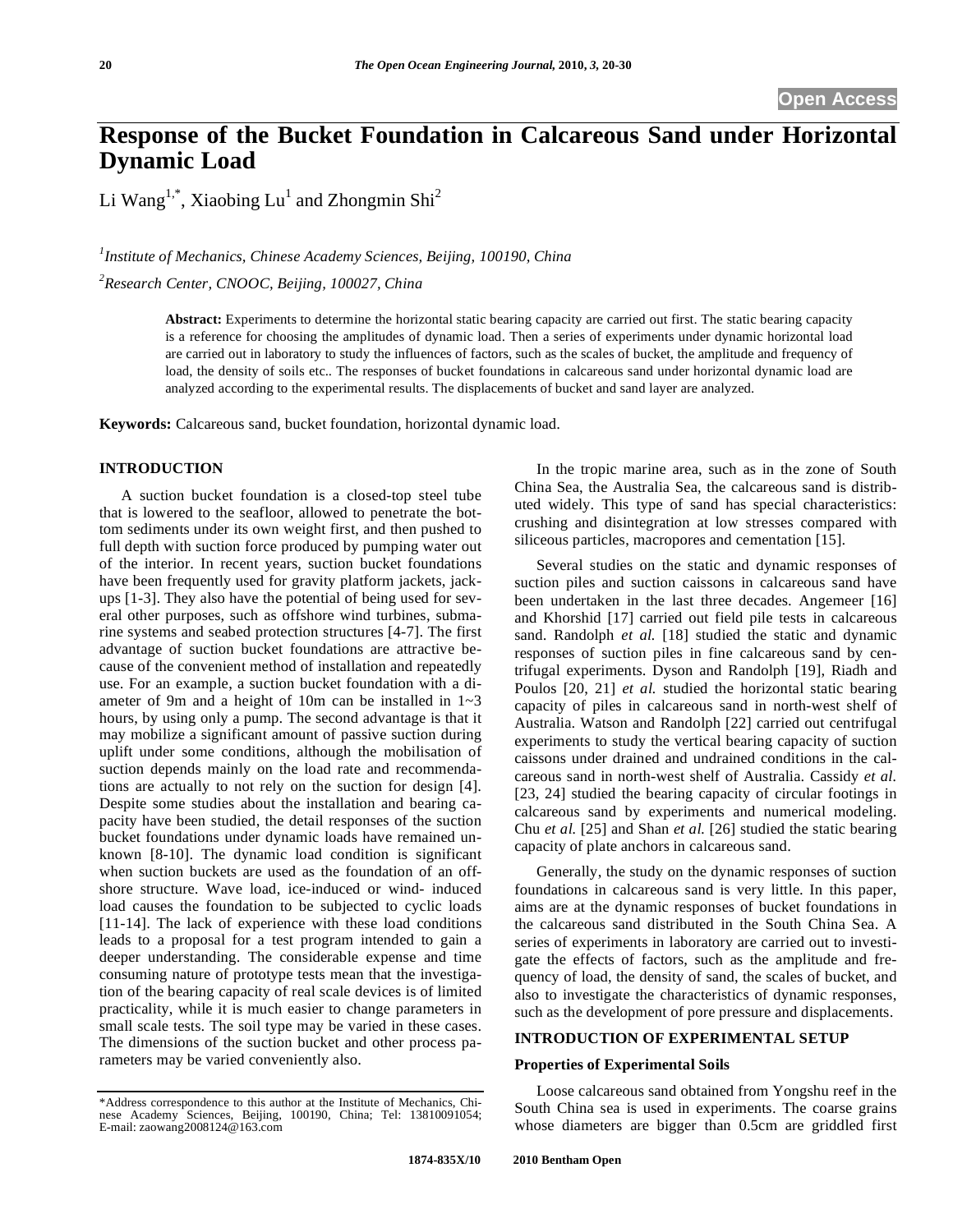before grain series analysis. The grain series curve is shown in Fig. (**1**). The physical parameters are shown in Table **1**.



**Fig. (1).** Grain series curve.

**Table 1. Physical Parameters of Calcareous Sand Used in Experiments** 

| <b>Cohesion C</b> | Internal<br><b>Friction</b><br>Angle $\Phi$ | Permeability<br>k(cm/s) | $d10$ (cm) | $D60$ (cm) |             |
|-------------------|---------------------------------------------|-------------------------|------------|------------|-------------|
|                   | $47.7^\circ$                                | $5 \times 10 - 2$       | 0.024      | 0.046      | $0.5 - 0.6$ |

# **Model Box**

The model box made by organic glasses with an inner scale of:  $\rightarrow$  length  $\times$  width  $\times$  height = 50cm $\times$ 50cm $\times$ 45cm. The steel circular bucket is placed in the center of the model box.

## **Electro-Hydraulic Service Load System**

The layout of load system is shown in Fig. (**2**). The load system may output force or displacement. The load amplitude of force ranges from 0 to 1000N or displacement ranges from 0 to 5cm. The output frequency ranges from 0.1 to 20Hz. Displacement control mode is adopted in the experiments in this paper. The force transducers and pore pressure transducers (PPTs) are placed before the starting of experiments. The counter force of bucket, the displacement of bucket and soil and the pore pressure are measured during each experiment.

#### **The Transducers and Data Acquisition System**

Two force transducers are made by the 701 institute in China and the measure ranges are 150 *N* and 800 *N* , respectively. The PDCR81 type PPTs are made by Druck Co. in England and have a diameter of 0.64cm and a length of 1.14cm. The measure ranges are 35kPa, 7.5kPa, respectively. All PPTs must be saturated in a vacuum environment and demarcated before each experiment. The data acquisition system (USB2005 16 bit) is made by ALTAI Co. of China, the sampling frequency is 10kHz

#### **Preparation of Sand Foundation and Experimental Steps**

#### *Sand Foundation Preparation*

The sand layer with a height of 27cm and a dry density of  $1.26$ g/cm<sup>3</sup> is compacted by 9 layers. The model bucket is



**Fig. (2).** Sketch of the experimental layout.



Fig. (3). Curves of horizontal static load-displacement.

pressed into the sand layer. The PPTs are placed in the sand layer unfixed. The top of the bucket is at the same level of the sand layer surface. Then, the sand layer is saturated by filling water from the bottom of the model box. In order to assure the percolation of water uniform and prevent piping, a layer of fine sand with a thickness of 1.0cm is put on the bottom of the model box. There is a layer of geotextile over the layer of fine sand. Since the permeability of the calcareous sand is always big, the water head method (applying water pressure only) is adopted to saturate the sand layer. The saturation degree is over 98% by this method. The water surface is 2cm above the sand surface after saturation. The saturated sand layer is lay for 24 hours before load is applied.

The positions of the PPTs change during experiments, thus the positions are measured after each experiment.

# *Experimental Steps*

(a) Prepare sand foundation; check transducers.

(b) Connect the load head and the bucket by a gimbal which may move vertically.

(c) Measure the initial state of bucket and sand foundation (including the position of load head, water depth above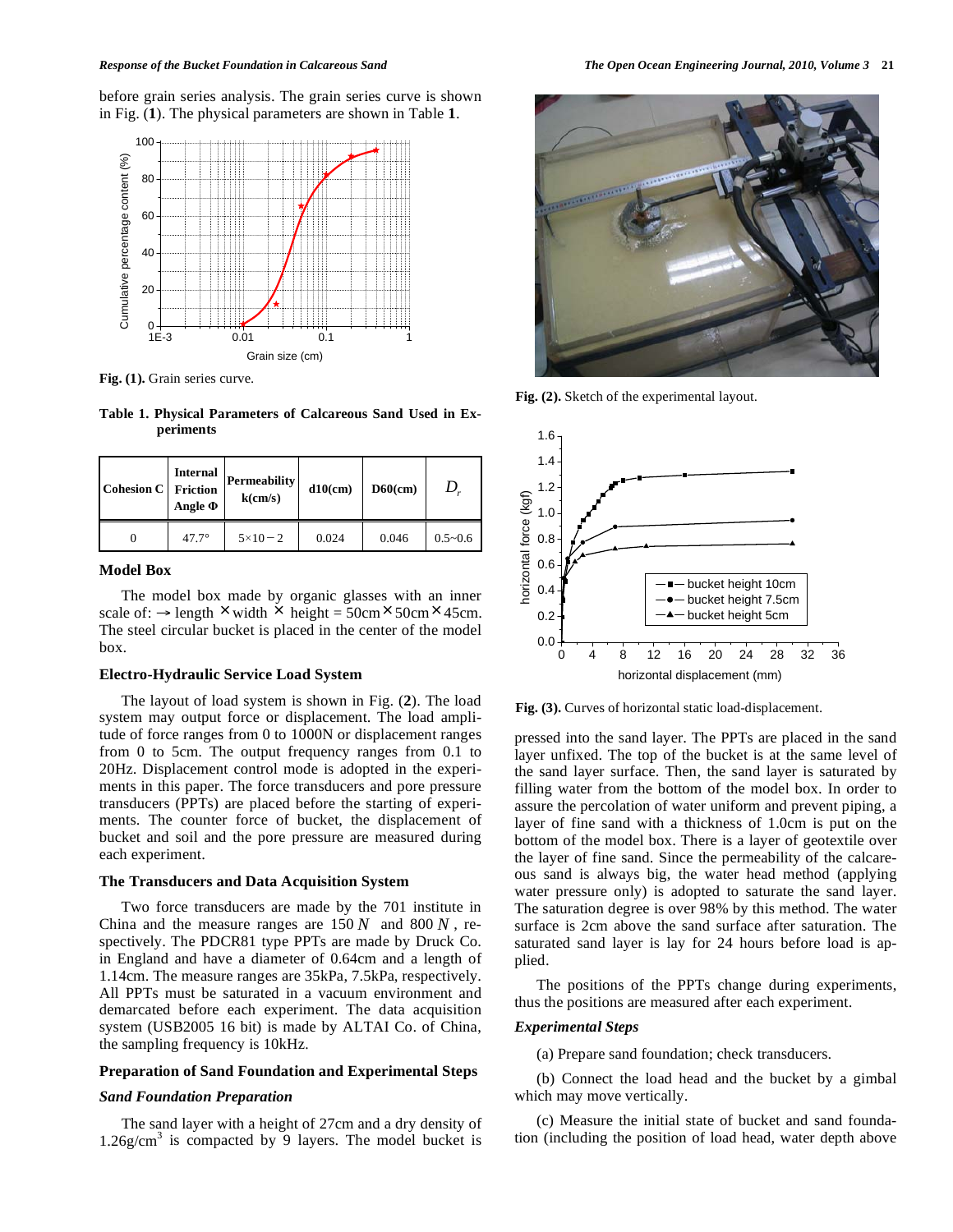



(b)

**Fig. (4).** Layout of pore pressure transducers.

the sand surface and positions of bucket and sand surface.). Turn on the load system, measure the counter force and vertical displacement of bucket, pore pressure.

(d) Stop experiments when the vertical displacement of bucket does not develop.

# **EXPERIMENTS UNDER STATIC HORIZONTAL LOAD**

For understanding the primary characteristics of bucket under static horizontal load and provide a reference for choosing the dynamic load amplitude, the static horizontal experiments for different length-diameter-ratio of bucket are carried out. Force control mode is adopted in static experiments. The increment in each step is changed. It is 10 N each step at the beginning and 1~5N at the later stages. After each increment of load, the data are recorded when the displacement is stable. The experiment is stopped when the displacement of bucket is over 1cm or the entire model bucket is instable.

Three steel model buckets used in experiments have the same inner diameter of 10cm, the inner heights of them are10cm, 7.5cm and 5cm respectively. The top cup is with a height of 1.0 cm. The bucket's wall is with a thickness of  $0.2$ cm.

Fig. (**3**) shows the curves of horizontal forces versus horizontal displacements under different length-to-diameter ratios of buckets. It is shown that the bearing capacities are 1.3kg, 1.0kg and 0.7kg respectively when the corresponding displacements are 0.6cm, 4cm and 4.0cm for each and the bucket heights are 10cm, 7.5cm and 5cm, respectively.

## **EXPERIMENTS OF BUCKET FOUNDATIONS UN-DER HORIZONTAL DYNAMIC LOAD**

In experiments, we focus on the displacements of bucket, deformation of sand layer, the counter force of bucket and the pore pressure. To obtain the distribution characteristics of pore pressure in horizontal and vertical directions, the layout of PPTs is shown in Fig. (**4**).

#### **Repeatability of Experiments**

For reliability, we repeated the experiment. Fig. (**5**) shows the displacements of bucket and soil layer in three repeated experiments. It is shown that the three results are agreement each other well.

Development of the deformation, counter force and pore pressure.

The experiments are carried out under the conditions of load amplitude 0.3cm, load frequency 0.15Hz and the bucket's height  $\times$  diameter = 10.0cm  $\times$  10.0cm.

## *Development of the Settlement of Sand*

Fig. (**6**) shows the position of sand surface after experiments. In Fig. (**6**), Lines 1 and 2 denote the settlements of each point on the surface of sand layer before and after experiments. It is shown that the sand settles obviously in a range of one time that of the bucket's diameter from the center of bucket. The settlement of sand decreases with the distance from the bucket's side wall. Many coarse sand settles near the bottom in which zone having the biggest settlement.

During loading, it can be seen obviously that the sand around the bucket settles while the bucket rises gradually. There is a gap between the bucket's wall and the surrounding sand. The sand grains slide towards the gap and forms a slope. The coarse grains slide to the bottom of the gap. The reason is that under horizontal dynamic load, the sand surrounding the bucket is disturbed. The disturbance decreases with distance caused by the damping. Therefore, the nearer to the bucket, the larger deformation it would be. Because the calcareous sand grains is coarse and angular and has big permeability, the pore pressure increases little and the grains are not easy to flow, at the same time, the sand may be dilatant, so the bucket rises when the weight is light.

#### *Development of the Bucket's Displacement*

Fig. (**7**) shows the curves of bucket's vertical displacement changing with time. It is seen that the bucket rises with time, and the rising velocity gradually decreases. The reason is that the load causes the damage of the sand structure at the first stage and the sand grains slide towards to the bottom of the gap between the bucket and sand foundations. At the same time, the sand may be dilatant, which leads the bucket rises and the bearing capacity of the bucket decreeses. At last stage, load, bucket and sand foundation forms a new stable state. In the present conditions, the bucket rises about 2.0cm (equal to 20% of the bucket's height).

#### *Development of the Counter Force*

Fig. (**8**) shows the curves of the counter force changing with time. It is shown that at the first stage, the counter force of bucket is the biggest, and then decreases gradually to a stable value. The counter force decreases about  $50\%$  at last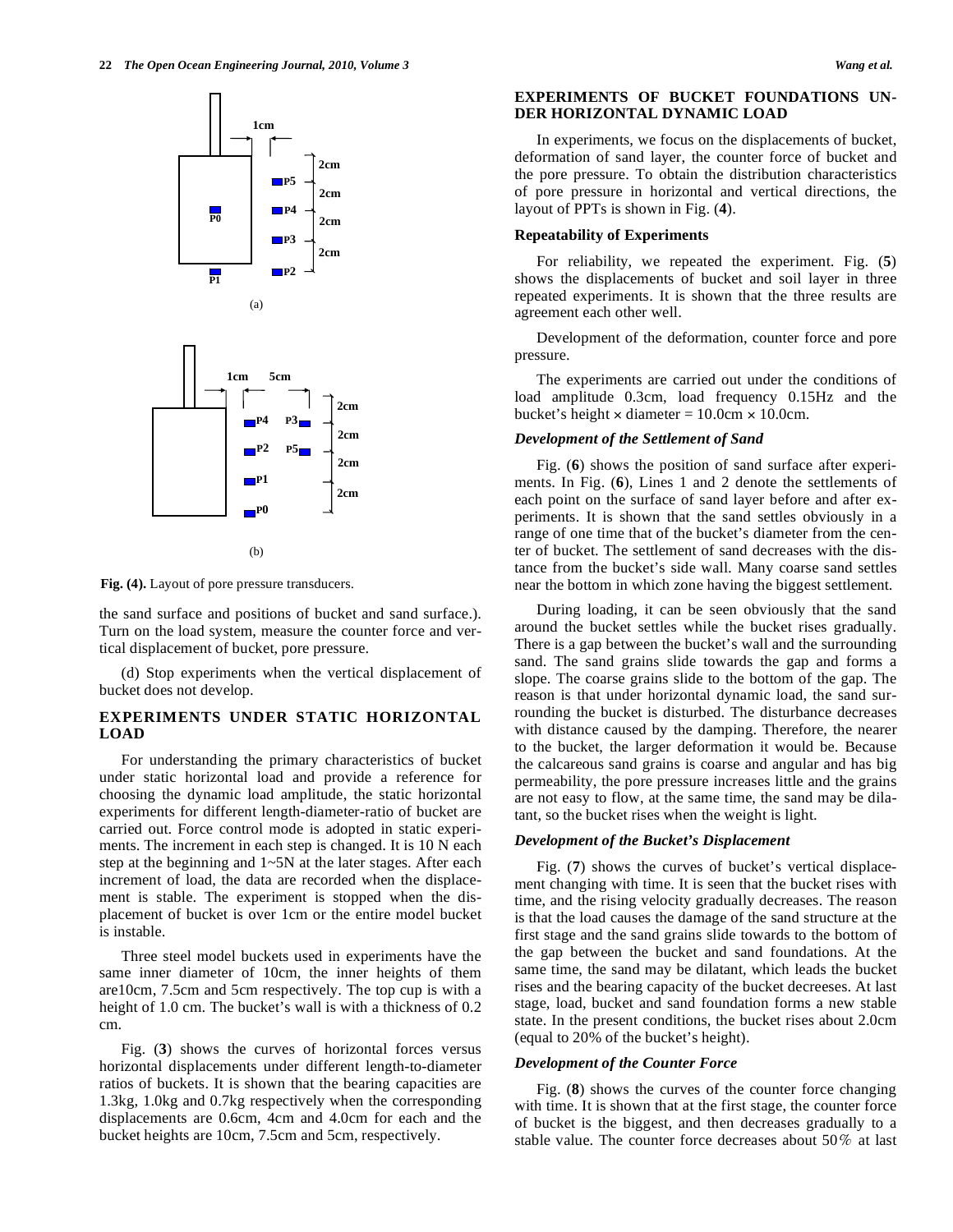

**(a) Displacement of the top of bucket (The three lines denotes the results in three experiments under the same conditions)**



## **(b) Settlement**

**Fig. (5).** Repeated experiments (The line 1 denotes the surface position of sand and bucket before experiments. Line 2 denotes the surface position of sand and bucket after experiments under the same conditions).

at the conditions of load amplitude 0.3cm and load frequency 0.15Hz.

The horizontal counter force of bucket is related mainly with the gravity of the bucket and the soil inside the bucket, the friction force between the bucket wall and the sand, the sand pressure around the bucket, the horizontal friction force, the vertical counter force at the bottom of the bucket and the position of load head. With the formation of settlement zone and the rise of the bucket, the contact area between the bucket side wall and the sand decreases, which leads to the decrease of the friction between the side wall and the sand and the decrease of the sand pressure. Nevertheless, with the dissipation of the pore pressure gradually, the density of sand layer increases as well as the strength, then the bucket stop to rise. At last, the counter force of the bucket comes to a stable value.

#### *Development of the Pore Pressure*

Fig. (**9**) shows the development of pore pressure when the calcareous sand is covered by a 3.0 cm clay layer. Fig. (**9a**) shows the development of excess pore pressure. Figs. **9**(**b**-**g**) shows the development of average excess pore pres-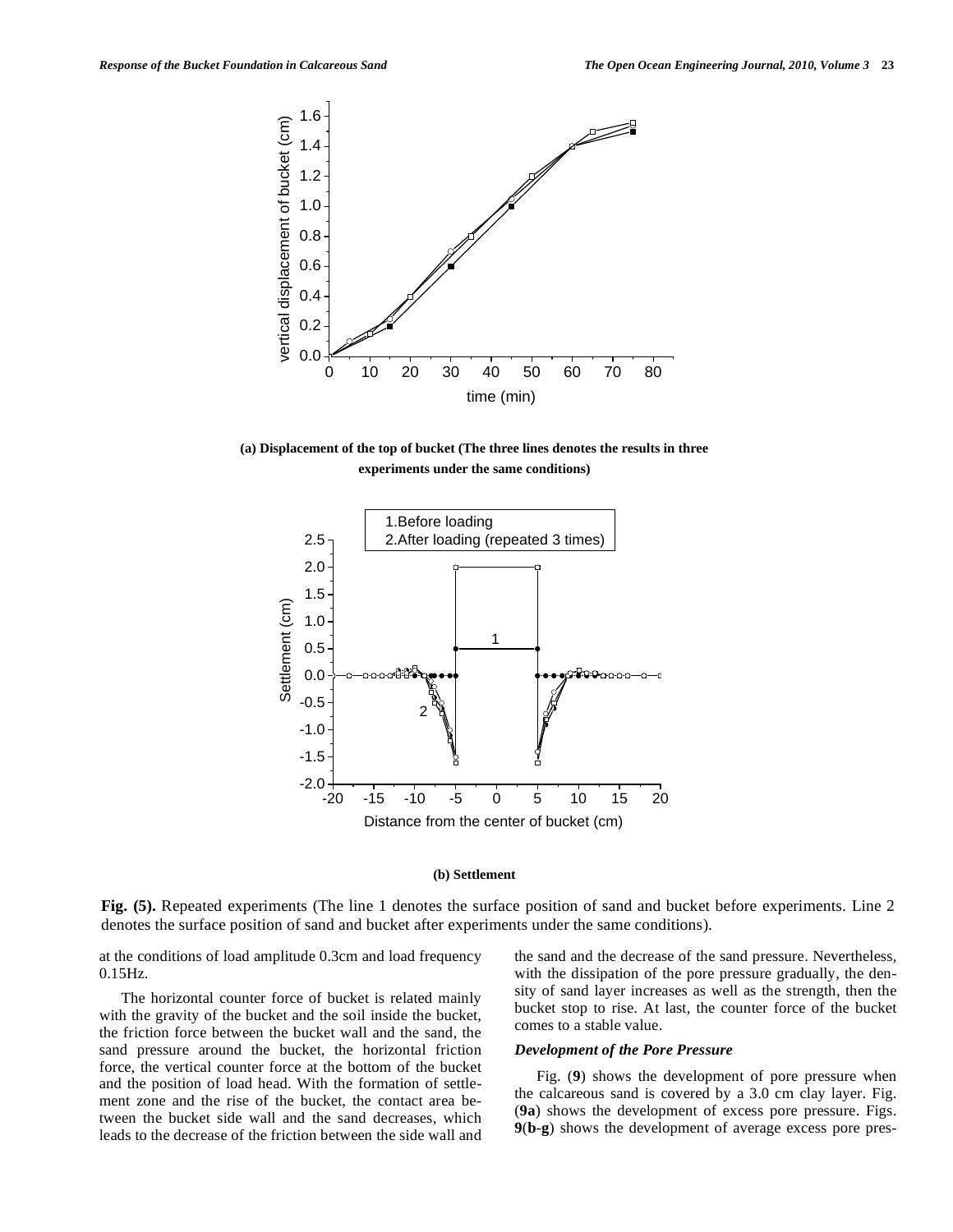



sure (the cumulated pore pressure). It is shown that there exists accumulation of pore pressure. The pore pressure increases fast at the first stage and then increases slowly. The pore pressure develops to a stable value at last. In horizontal direction (P1, P5, P6), the biggest excess pore pressure occurs near the bucket side wall. In vertical direction (P1, P4, P3, P2), the excess pore pressure decreases with the depth. The reason is that the load head is located at the top of the bucket, so the upper part bears bigger disturbances than the lower part. The disturbance decreases in the horizontal direction from the bucket side wall. The excess pore pressure is thus bigger at the upper part and near the bucket side wall.

In this experiment, the load is lasted for 3600s. It can be seen that the pore pressure decreases after load stopped. The upper the position is, the faster the pore pressure decreases.



**Fig. (7).** The vertical displacement of bucket.



**Fig. (8).** The curves of counterforce of soils with time.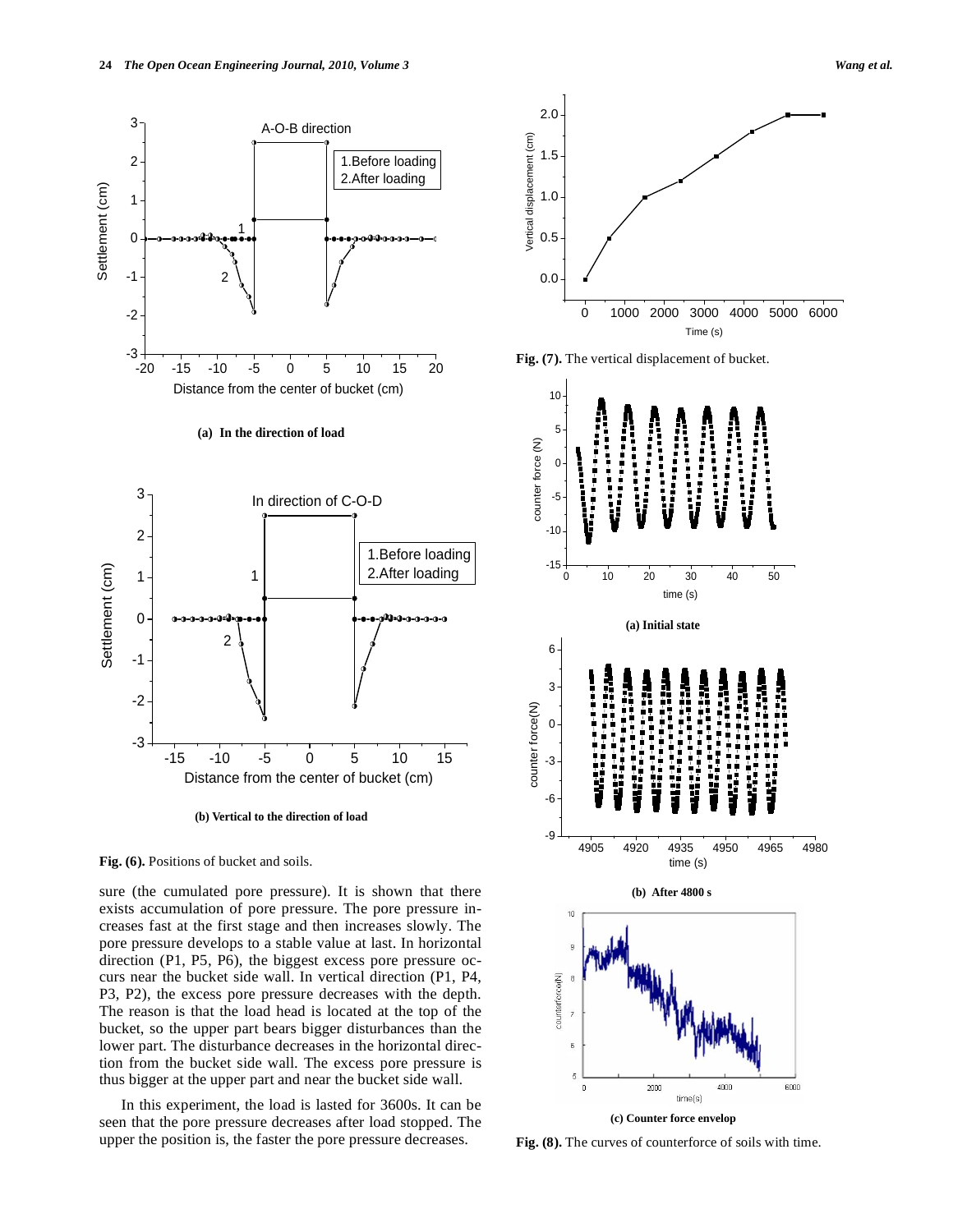





**Fig. (9).** Pore pressure versus time.

# *The Changes of Density of Sand Layer*

There exists an obvious settlement zone after the experiments. The slope angle of this zone is about  $20^\circ$  . The density are measured after each experiment. It is shown that the density of sand near the bucket increases (Fig. **10**). The sand surrounding the bucket is disturbed repeatedly and leads to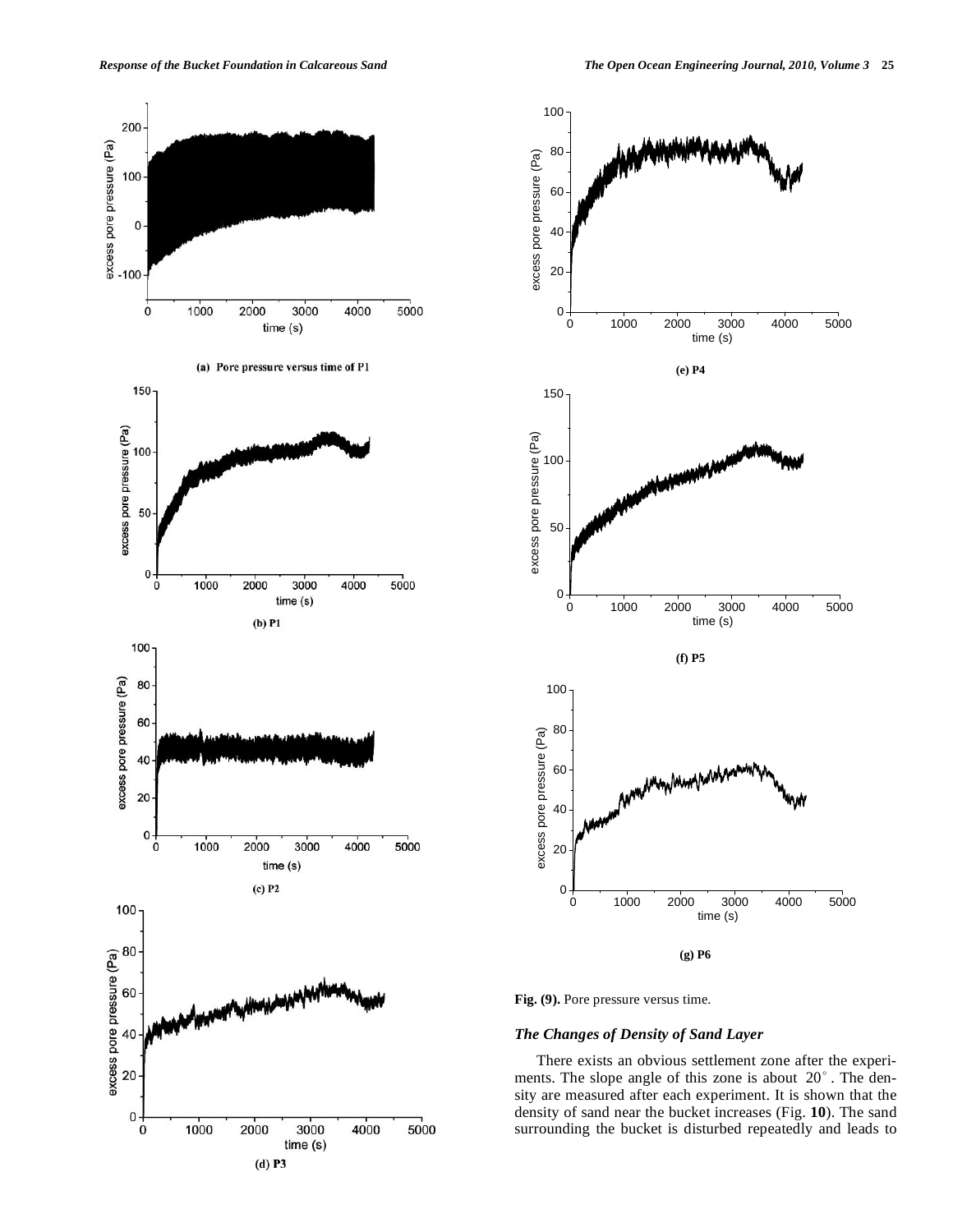the accumulation of plastic deformation, in other hand, with the dissipation of the excess pore pressure, the sand surrounding the bucket is densified. The density inside the bucket does not increase, for the upwards movement of the bucket.



**Fig. (10).** Density distribution of soils after experiments (conditions: amplitude is and frequency is).

# **Effects of Main Factors**

#### *Effects of Grain Scales*

In the experiments above, it seems that the bucket rises in the calcareous sand foundation. We think the reason is that the angularity of calcareous sand, coarse grains and the big permeability, so the sand layer dilates and the excess pore pressure is not easy to form. To validate it, the other two types of experiments are carried out. In the first type, the sand foundation is made by the calcareous sand whose grain diameter is less than 0.05cm (Noted as Type A). In the second type, the sand foundation is made by the Mongolia sand whose grain diameter is the same as that in the first type but the grains are much more smooth. (noted as Type B). The experiments carried out in the fore-sections are named Type C. The initial densities are all the same in the three experiments.

It is shown that in experiments of Type A and C (Fig. **11**), the bucket rises. The rise velocity and the final displacement in Type A is less than that in Type C. In Type B, under the condition of the frequency 0.1hz and the amplitude of 0.05cm, the bucket moves upwards, while the frequency increases to 1Hz, the bucket moves downwards.

As we all know, the calcareous sand is angular and has bigger friction angle than the Mongolia sand, so it is more difficult to deform. At the condition of low amplitude and frequency, the excess pore pressure is low and the degradation of strength is small because the permeability of the calcareous sand is big. Thus the calcareous sand and Mongolia sand slide towards the bottom of the bucket, which leads to the rise of the bucket. Another reason is dilatation of the calcareous sand. With the increase of load amplitude and frequency, Big excess pore pressure can accumulate in Mongolia sand, the bucket settles with the sand layer softening.



**Fig. (11).** The vertical displacements of buckets with time in different soil layers.

#### *Effects of Weight*

The results of the effects of weight on the dynamic responses of bucket and sand layer are shown in Fig. (**12**). It is shown from Fig. (**12a**) that the bucket's maximum settlement is from 0.3 cm to 0.5cm when the weight is from 10N to 20N. It can be seen from Fig. (**12b**) that the counter force of the bucket increases with the increase of weight. However, the deformation of the sand layer around the bucket is almost the same under different weights (12c). The contacted area between the bucket's outside wall and the sand layer decreases about 10%, 20% and 30%, and the counter force decreases 15%, 25% and 50% when the weights are 20N, 10N and 0kg respectively at last. The dry densities of the sand below and inside the bucket increase along with the rise of the weight. The reason is that the sand settles under the dynamic load, at the same time, the bucket settles also and presses the sand. When the weight is 20N, the dry density below the bucket is 1310 kg/m<sup>3</sup>, when there is no weight, it is merely  $1210 \text{ kg/m}^3$ .

#### *Effects of Load Frequency*

Fig. (**13**) shows the development of vertical displacements of bucket and the final positions of sand surface and the bucket under different load frequencies. The experimental conditions are as follows: the load amplitude 0.2cm, load frequencies 0.1Hz, 0.2Hz and 1Hz, the bucket's height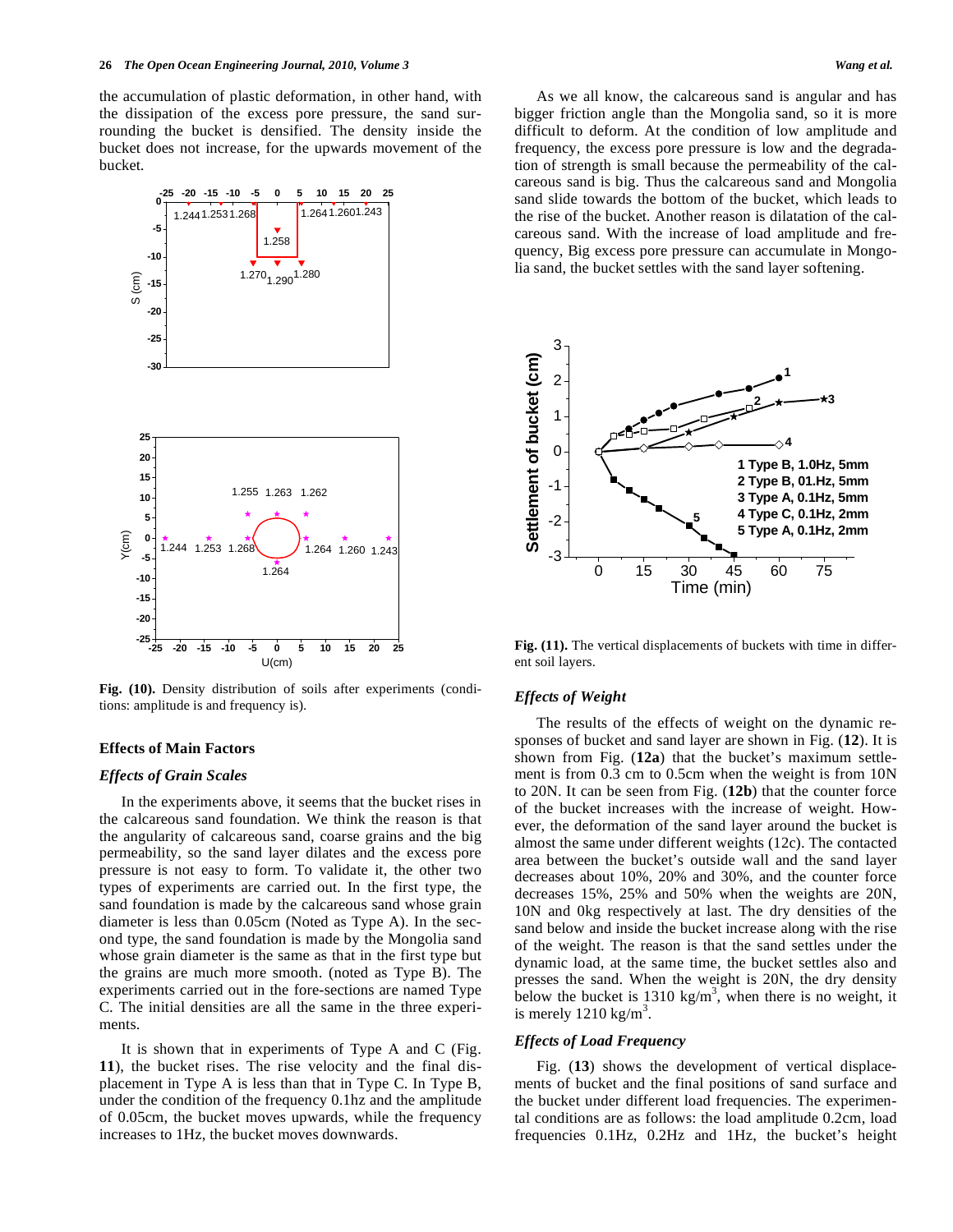

**(a) Vertical displacement of bucket**



**(b) Counter force of soil layer** 



**(c) Settlement** 



10cm, the bucket's diameter 10cm. It is shown from Fig. (**13a**) that the bucket rises from 1.3cm to over 4.0cm while the load frequency increases from 0.1Hz to 1Hz. Fig. (**13b**) shows the effects of the load frequency on the settlement of sand layer and the effected zone. It is shown that the maximum settlement is 3.0cm and the width of the gap reaches 5.0cm when the load frequency is 1Hz.



**(a) Vertical displacement of bucket** 



**(b) Settlement** 

**Fig. (13).** Comparison of results under different frequencies.

#### *Effects of the Load Amplitude*

Fig. (**14**) shows the effects of the load amplitude on the settlements of the bucket and the sand layer. The load frequency is 0.1Hz, and the amplitude of applied displacement is 0.2cm, 0.3cm, 0.4cm, respectively. It is shown from Fig. (**14a**) that the bucket rises from 1.3cm to 2.5 cm when the load amplitude increases from 0.2cm to 0.4cm. It is shown from Fig. (**14b**) that the maximum settlement settlement is 3.2cm and the maximum gap width is 5.0cm.

#### *Effects of the Bucket's Height*

Fig. (**15**) shows the final position of the bucket and the sand layer surface after dynamic load. It can be seen that the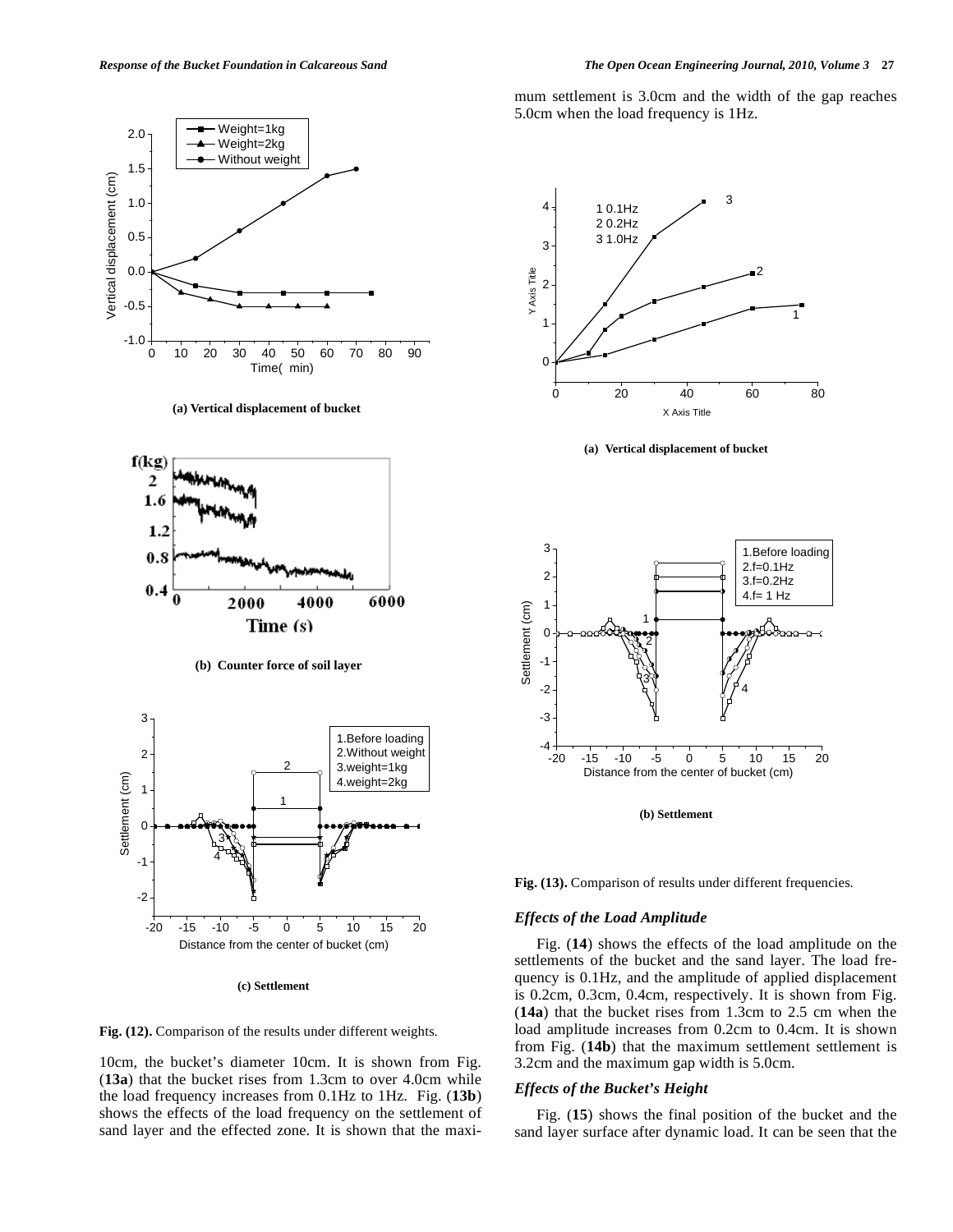

bucket's displacement and the settlement of sand layer increase with the decrease of the bucket's height. The bucket's height affects not only the values of H/D (height-to-diameter ratio) but also Ah/H (load amplitude-to-height). With the decrease of the bucket's height, the corresponding horizontal static bearing capacity decreases, the plastic deformation increases under the same load.

# *Effects of the Initial Density of the Sand Layer*

Fig. (**16**) shows the results under two different initial densities. The two initial densities are  $1260 \text{kg/m}^3$  and  $1200\text{kg/m}^3$ , respectively. It is shown that the responses of the sand layer decreases with the increase of the initial sand's density. It is generally acknowledged that the increase of the initial density of the sand layer leads the increase of the strength and modulus, thus under the same load conditions, the deformation of the sand layer decreases.

**Fig. (15).** Comparison of results under different bucket's heights.

**(b) Settlement** 

#### *The Results Under Layered Soil Foundation*

The experiments of a 3cm thick clay layer covering the calcareous sand layer are carried out. The bucket's top is at the same level as the surface of clay layer. It is shown that when there is a clay layer, there occur cyclic cracks on the surface during load. The soils around the bucket settle. The bucket rises only 0.2cm after 60min load with a frequency of 0.1Hz and an amplitude of 0.2cm. When the frequency increases to 1.0Hz, the bucket rises 1.4cm at last (Fig. **17a**).

The dry density of the clay is  $1650 \text{kg/m}^3$  which is higher than that of calcareous sand. Thus the clay layer absorbs

-20 -15 -10 -5 0 5 10 15 20 25

<sup>3</sup> <sup>4</sup>

)0നവറ—റ—റ

Distance from the center of bucket (cm)

**(b) Settlement** 

1 2 3 1.Before loading 2.Amplitude A=2mm 3.Amplitude A=3mm 4.Amplitude A=4mm

1 2

0.0

 $-5 +$ 

-4 -3 -2 -1  $\Omega$ 

Settlement (cm)

Settlement (cm)

0.5

1.0

1.5

Vertical displacement of bucket( cm)

Vertical displacement of bucket(

 $\widehat{\epsilon}$ 

2.0

2.5

3.0

0 15 30 45 60 75 90

Time( min)

**(a) Vertical displacement of bucket**







 A=2mm A=3mm A=4mm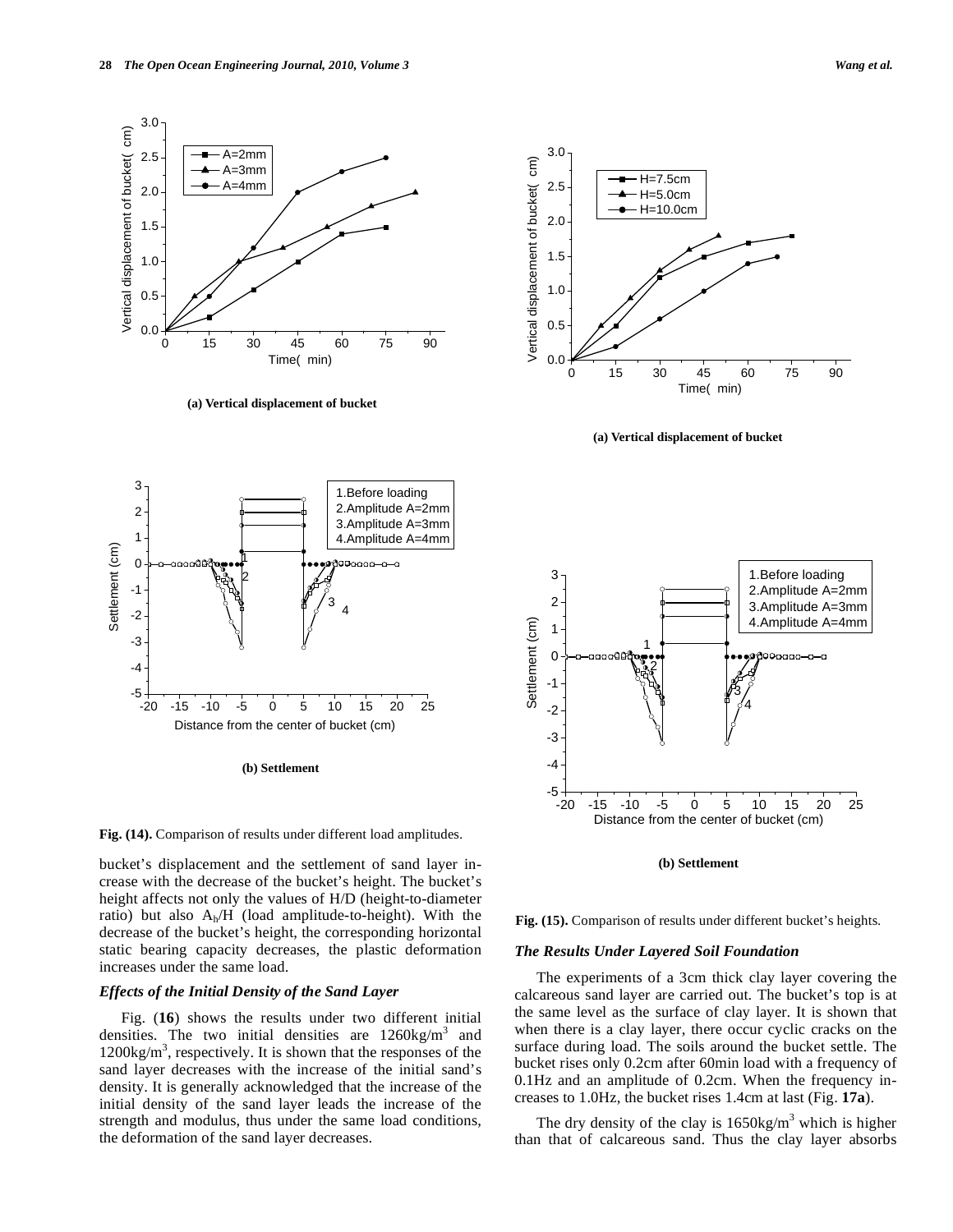

**(a) Vertical displacement of bucket**



**(b) Settlement** 

**Fig. (16).** Comparison of results under different soil densities.

much energy, at the same time, the distance of the load position to the calcareous sand increases. Thus the disturbance bear by the calcareous sand decreases (Fig. **17b**) and the responses are accordingly decreeses.

## **CONCLUSIONS**

1. The experiments under horizontal static load are carried out. The horizontal static bearing capacities under different bucket's heights are obtained.

2. The experiments under horizontal dynamic load are carried out. It is shown that under the dynamic load, the sand layer around the bucket forms a slope with an angle of  $20^\circ$ . The bucket rises when the weight is low. There occurs a crack between the bucket and the sand layer. The counter force of the bucket decreases obvious some time after the dynamic load acts for some time. The responses of the bucket and the sand layer come to a steady state gradually.



**(a) Photos after experiments having over-layer**



**(b) Vertical displacement of the bucket versus time** 

**Fig. (17).** Experimental results of layered soils.

The responses of the bucket and the sand layer increase with the increase of the load frequency and amplitude. The weight increase leads the bucket moves downwards.

#### **ACKNOWLEDGEMENTS**

This work is supported by National High Technology Research and Development Program of China (863) and National Natural Science Fund (No. 10772182) and Key Program of Chinese Academy of Sciences"KJCX2-YW-L02". Zhao Jing and Wang Ailan take part in all the experiments.

#### **REFERENCES**

- [1] E.C. Clukey, M.J. Morrison and J. Garnieret, "The response of suction caissons in normally consolidated clays to cyclic TLP loading conditions," In: *Proc. Offshore Technol. Conf.,* Houston: OTC 7796, 1995, pp. 909-918.
- [2] H.G.B. Allersma, F.J.A. Plenevaux and J.F.P.C.M.E. Wintgens, "Simulation of suction pile installation in sand in a geocentrifuge," In: *Proc. 7th Int. Offshore Polar Eng. Conf.,* vol.1, 1997, pp. 761- 765.
- [3] H.G.B. Allersma, A.A. Kierstein and D. M. Aes, "Centrifuge modeling on suction piles under cyclic and long term vertical loading,"